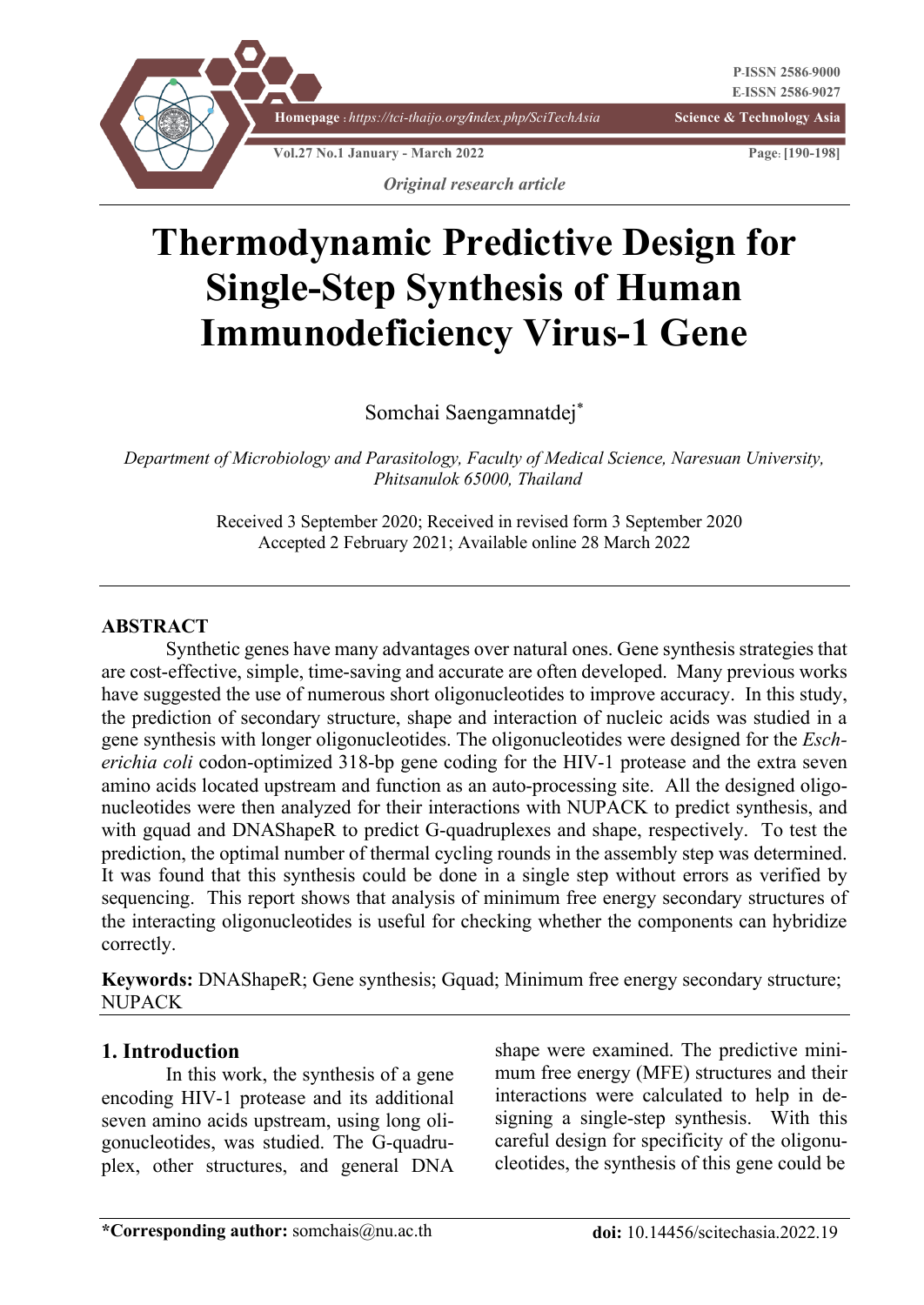achieved in one step. Emerging and reemerging pathogens have become more common in past years. Many of them have neither specific treatments, nor prophylactic measures. Synthesis of genes, rather than cloning natural sequences, would allow molecular study of these virulent pathogens in a laboratory setting without the required high biosafety-level containment measures. In addition, propagation and genome extraction of the microorganisms would no longer be needed. Indeed, research on functional synthetic viral genes and genomes has increased, some of which has been used to redesign viruses to produce a new class of live vaccines, to study gene function and pathogenic potential and, quite controversially, to weaponize for military purposes [1].

Various strategies, protocols, and procedures for the synthesis of genes have been published [2-5]. The less complicated, more cost-effective and less labor-intensive methods appear to be the ones which use DNA polymerase. The pioneering works were performed in 1984 using in vivo DNA polymerase in the bacterial repair system by Rink, H. and colleagues to synthesize eglin c [6], and in 1988 by Adam, S.E. and colleagues, to synthesize tat gene from oligonucleotides of greater than 100 bp in length, which were connected to each other with linkers and to a vector with end adapters [7]. A much more simplified approach, however, was demonstrated using recursive PCR in 1992 by Prodromou and Pearl [8]. They used ten 54- to 86-nt long oligonucleotides with 17- to 20-nt overlaps to synthesize the 522-bp human lysozyme gene with Vent DNA polymerase, and had a satisfactory result with only one clone with a G to A transition out of 12 sequenced clones. Then, in 1995 Stemmer et al. [9] assembled fifty-six 40-nt long oligonucleotides with 20-nt overlaps in a 55-cycle PCR to synthesize a 1.1-kb TEM-1 *bla* gene, and also used 134 oligonucleotides with the same length and overlap as above, except for two, in a three-step (40-, 25-, 20- cycle) PCR to synthesize a 2.7-kb plasmid. In 2004,

Young, L. and Dong, Q. synthesized a 470 bp DNA sequence containing a pro-insulin gene from twelve 50-nt long oligonucleotides with 10-nt overlaps on both ends, and another three 1.1-1.2 kb genes from up to ninety-four oligo-nucleotides with the same size and the overlapping length [10]. These two steps were called dual asymmetrical (DA) PCR and overlap extension (OE) PCR giving them only one correct gene out of four clones for the 470-bp gene and none for the other three longer genes. Moreover, the average deletion rate was estimated to be about one deletion per 200 nt. However, they showed that using ninety-four 25-nt long oligonucleotides without gaps between the oligonucleotides, which covered the whole length of both the sense and anti-sense strands with the use of T7 endo-nuclease-I, gave the correct products. For the synthesis of larger genes, oligonucleotides were assembled into fragments and the fragments, which were designed to have overlap, were then assembled into a full-length DNA sequence [11-12].

# **2. Materials and Methods**

# **2.1 Gene design and synthesis strategy**

The HIV-1 protease-coding DNA sequence (Accession Number AJ307332) was obtained from GenBank. The sequence was modified in some positions as required for our ongoing study. Furthermore, the DNA sequence for the viral auto-processing site, containing seven amino acids: (Gly-Thr-Val-Ser-Phe-Asn-Phe), was added upstream to the HIV-1 protease DNA sequence. The synthesis strategy was to combine the step of assembly of overlapping oligonucleotides into a gene using polymerase chain assembly (PCA) with the step of amplification. The program, GeneGenie [13], was used to design all oligonucleotides containing the overlaps with similar melting temperatures (Tm = 62 ˚C) and with the *Escherichia coli* codon usage. The outcome was checked and modified before use. The DNA sequences of the amplifying oligonucleotides (herein called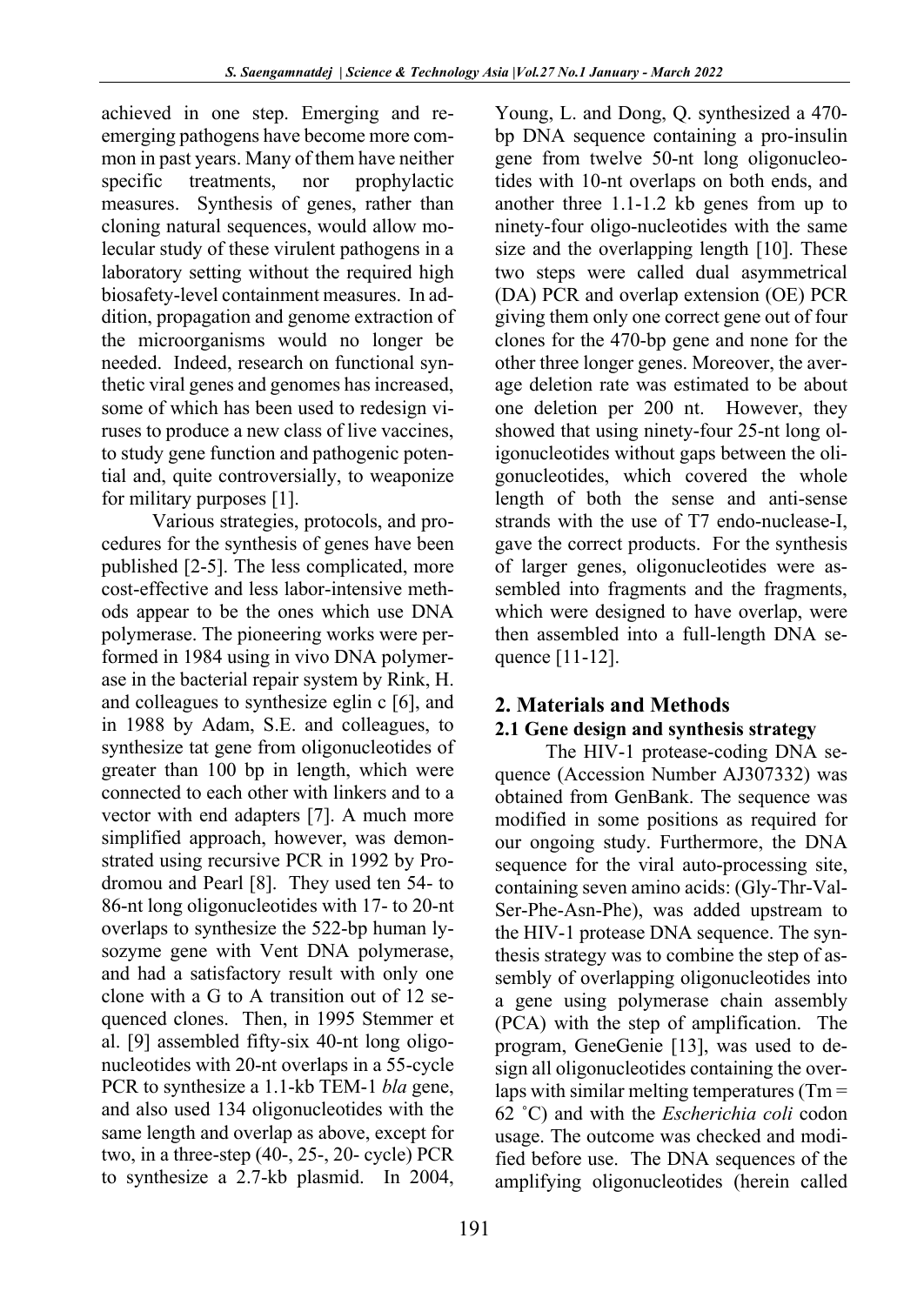adapters) containing a restriction site were designed manually.

# **2.2 DNA shape and G-quadruplex analyses**

All of the designed oligonucleotides from 2.1 (Table 1) were analyzed for likeliness of forming non-B DNA structures with the R package, gquad [14]. Only four long oligonucleotides were also examined for general shape parameters with the package DNAShapeR [15].

| Name                              | Size | Sequence $(5'-3')$                                                                                                                             |  |
|-----------------------------------|------|------------------------------------------------------------------------------------------------------------------------------------------------|--|
| Adapter1                          | 2.1  | AAAGGATCCGGAACTGTAT                                                                                                                            |  |
| Oligonu-<br>cleotide1             | 94   | CC<br>GGAACTGTATCCTTTAACTT<br>CCCTCAGATCACTCTTTGGA<br>AACGTCCGCTGGTTACCATT<br><b>AAAATTGGTGGTCAATTGA</b>                                       |  |
| Oligonu-<br>cleotide <sub>2</sub> | 95   | AAGAAGCACTGCTTG<br>CACCAATCATTTTCGGTTTC<br>CAACGACCCGGCAGATTCA<br><b>TTTCTTCAATAACGGTATCA</b><br>TCTGCACCGGTATCAAGCAG                          |  |
| Oligonu-<br>cleotide3             | 94   | TGCTTCTTTCAATTGA<br>TTGGA A ACCGA A A ATGATT<br>GGTGGTATTGGTGGTTTTAT<br>TAAAGTTCGTCAGTATGATC<br><b>AGATTATTGTTGAAATTTGT</b><br>GGTCATAAAGCCATT |  |
| Oligonu-<br>cleotide4             | 99   | <b>AAAATTTAAAGTGCAGCCA</b><br>ATCTGGGTCAACAGATTACG<br>ACCAATAATATTAACCGGG<br>GTCGGACCAACCAGAACGG<br><b>TACCAATGGCTTTATGACCA</b><br>CA.         |  |
| Adapter <sub>2</sub>              | 23   | <b>AAACTCGAGAAAATTTAAA</b><br>GTGC                                                                                                             |  |

Table 1. Designed oligonucleotides\*.

**Note:** \*in the order as used in the NUPACK program.

# **2.3 Prediction of MFE secondary structures and the interaction**

To predict the hybridization at the range of temperatures in the synthesis, all six oligonucleotides were used as an input in NUPACK version 3.0.5 [16]. The function MFE and the following parameters were used, material: DNA, sodium: 0.250, magnesium: 0.035. The output structures were visualized with VARNA version 3.93 [17] and the structures and interactions from different

temperatures, ranging from 95 to 50 ˚C, at an interval of 5 ˚C, were compared and interpreted.

# **2.4 Oligonucleotides and adapters**

All oligonucleotides were purchased as synthesized at 2 nmoles and purified with PAGE-200 polyacrylamide gel (Biobasic, Inc., Canada). The two adapters, one as a forward amplifying oligonucleotide and another as a reverse amplifying oligonucleotide, were also ordered from the above company, but at 25 nmoles.

# **2.5 Determination of optimal thermal cycle number**

Determination of the optimal number of thermal cycles was accomplished by varying the number of cycles in the reaction of assembly step. The PCR master-mix was prepared using the 10xPCR buffer from the i-TaqTM plus DNA polymerase (Cat. No. 25152, Intron Biotechnology, Inc.) and 1 nM each of all four oligonucleotides, 10 mM dNTPs, and Taq-DNA polymerase. The master-mix was allocated into 8 tubes for reactions of 0, 1, 2, 3, 4, 5, 10, and 20 thermal cycle(s). For the synthesis without a prior assembly step (0 cycles), the tube was kept on ice. The thermal cycling conditions were 95 ˚C 2', N x (94 ˚C 30s, 20%Ramp, 58 ˚C 30s, 72 °C 1'), 72 °C 2', (N = positive integer) and performed with the Applied Biosystems Veriti® 96-well thermocycler. After the end of each cycling, all reactions were kept on ice. Then, 1 µl of the product from each reaction was used as a template for the amplification step. The two adapters, each at the final concentration of 0.8  $\mu$ M, were used as amplifying oligonucleotides. The conditions for the amplification step were 95 °C 2', 35 x (94 °C, 30s, 52 ˚C 30s, 72 ˚C 1'), 72 ˚C 5', 4 ˚C ∞. The amplified products then were visualized using agarose gel electrophoresis.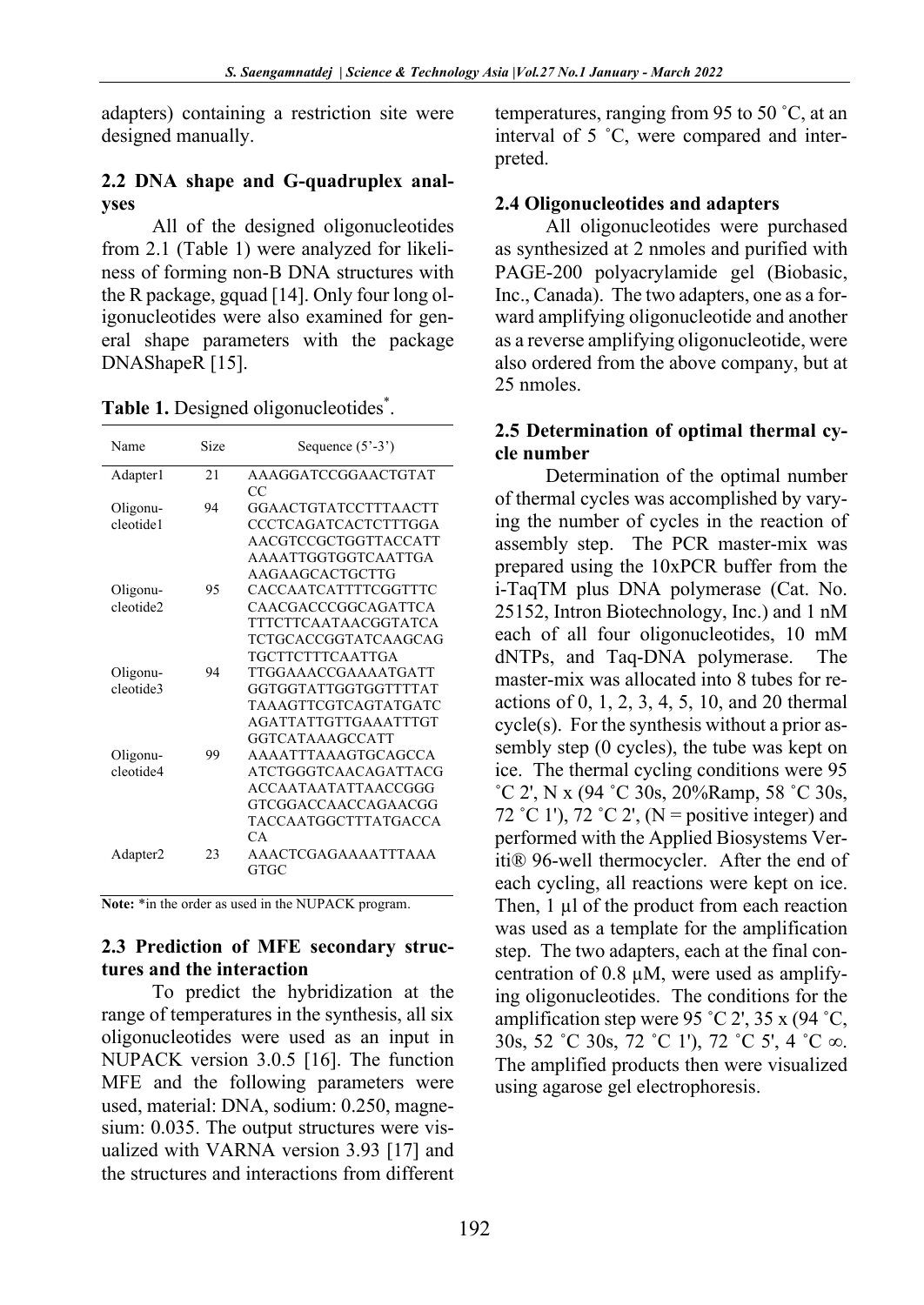# **2.6 Synthesis reaction, agarose gel electrophoresis and DNA Sequencing**

Equimolar solutions (1 nM) of each oligonucleotide were prepared. The synthesis reaction was prepared in the same way as stated in section 2.5, except the two adapters were added into the reaction in order to combine the assembly and amplifying steps into one single step. The conditions were 95 ˚C 2', 35 x (94 ˚C, 30s, 52 ˚C 30s, 72 ˚C 1'), 72 ˚C 5', 4 ˚C ∞. The synthesized gene was detected with 0.8% agarose gel electrophoresis, stained with ethidium bromide, then visualized and photographed with gel doc systems and Genesnap software (Syngene). The electrophoresis buffer was 1xTAE. The 1-kb standard DNA ladder M11 was from SibEnzymes Ltd., Russia. Then, the synthesized products were purified from the agarose gel using QIAEXII (QIAGEN) and used for sequence verification. The nucleotide sequencing was performed in-house with the reverse adapter as the primer.

#### **3. Results and Discussion**

The Bioinformatics tool, GeneGenie, gave five oligonucleotide sequences with the shortest one being at the end of the target DNA sequence. The codons and sequences of the designed oligonucleotides were examined. The shortest one was then excluded in this study and the sequence of the fourth one was then extended to cover the rest of the gene sequence. The sequences of the two adapters were designed manually to include the desired restriction site at the 5'- or 3'-end for a downstream recombination process in another study. The sequences of all oligonucleotides and adapters used in this study are shown in Table 1.

The result of the prediction with the gquad() function in gquad package is shown in Table 2. A-phased DNA repeats, triplexes, slipped motifs, tandem repeats, and Z-DNA motifs are not found in any of the six sequences. However, weak G-quadruplexforming sequences were predicted in oligonucleotides-1, 3, and 4.

| Input ID | Sequence | <b>Sequence</b>                                            | Sequence | <b>Likeliness</b> |
|----------|----------|------------------------------------------------------------|----------|-------------------|
|          | position |                                                            | length   |                   |
|          | 38       | ggaaacgtccgctggttaccattaaaattggtgg                         |          |                   |
|          |          |                                                            |          |                   |
|          |          | ggaaaccgaaaatgattggtggtattggtgg                            |          |                   |
|          | 24       | gggtcaacagattacgaccaataatattaac<br>cggggtcggaccaaccagaacgg | 56       | *                 |
|          |          |                                                            |          |                   |
|          |          |                                                            |          |                   |

**Table 2.** G-quadruplexes predicted by gquad.

Note: \* weak G-quadruplex-forming

In general, quadruplexes can be formed from one, two, or four separate DNA strands [18] and G-quadruplex-forming sequence can lead to the blocking of DNA synthesis [19].

Fig.1 shows the plots of the mean minor groove width generated with the get-Shape() and plotShape() functions in DNAShapeR package. Parameters determining the DNA shape were predicted directly from the sequence of the four long oligonucleotides. The widths of the minor groove are

less than 5 angstroms in some regions of oligonucleotides-1 to -4 and greater than 5 angstroms in almost the entire length of oligonucleotide-5. The narrow groove width has lower electrostatic potential due to the backbone phosphates being close to the center of the groove<sup>[20</sup>]. Whether this electrostatic potential is involved in the process of gene synthesis is unknown.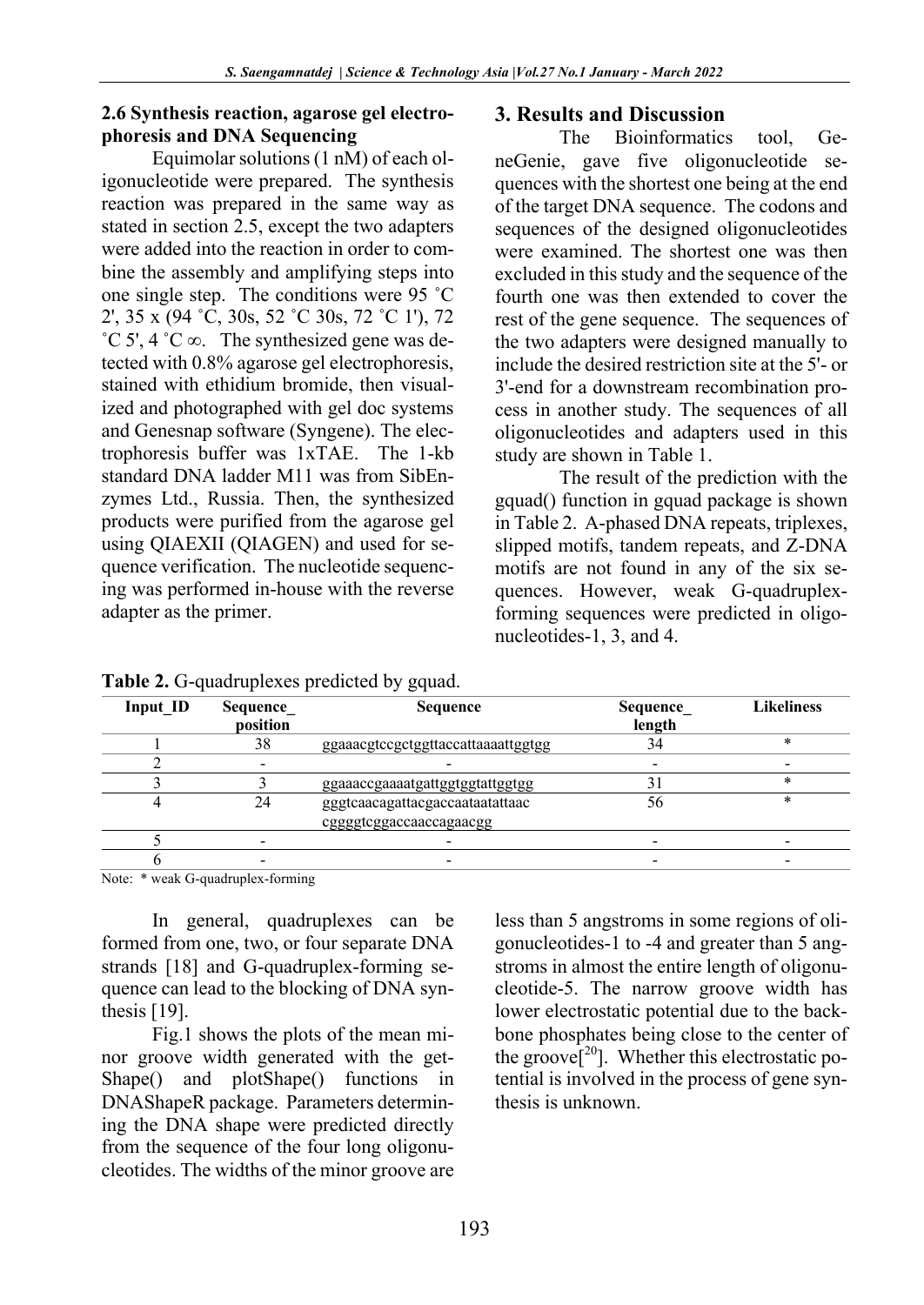

**Fig. 1.** The mean minor groove widths (in angstroms) of four long oligonucleotides predicted by DNAShapeR.

To better understand the nature and behavior of the nucleic acids in the synthesis reaction, and to examine whether the hybridization would occur correctly, the oligonucleotide components were analyzed thermodynamically. The sequences, structures, and their interactions from the executable MFE in NUPACK at the different temperatures were visualized, annotated, and titled using VARNA and are shown in Fig 2.



**Fig. 2.** The MFE secondary structures and interaction. All oligonucleotides fold into various secondary structures and hybridize with other oligonucleotides to different extents. The structures and interactions are shown for the temperatures 95 °C (A), 90 °C (B), 85 °C (C), 80 °C (D), 75 °C(E), 70 °C(F), 65 °C(G), 60 °C(H), 55 °C(I), and 50 °C(J). Each oligonucleotide is labeled in Roman numerals I to VI which are Adapter1 (in green), Oligonucleotide1 (in blue), Oligonucleotide2 (in violet), Oligonucleotide3 (in red), Oligonucleotide4 (in yellow), and Adapter2 (in navy), respectively.

All the assembly reactions with different numbers of thermal cycles and without thermal cycling gave the same size amplified DNA product on agarose gel, as shown in

Fig. 3A. The one-step synthesized gene also appeared as a single band on a 0.8% agarose gel as shown in Fig. 3B. When compared with the standard DNA marker, their sizes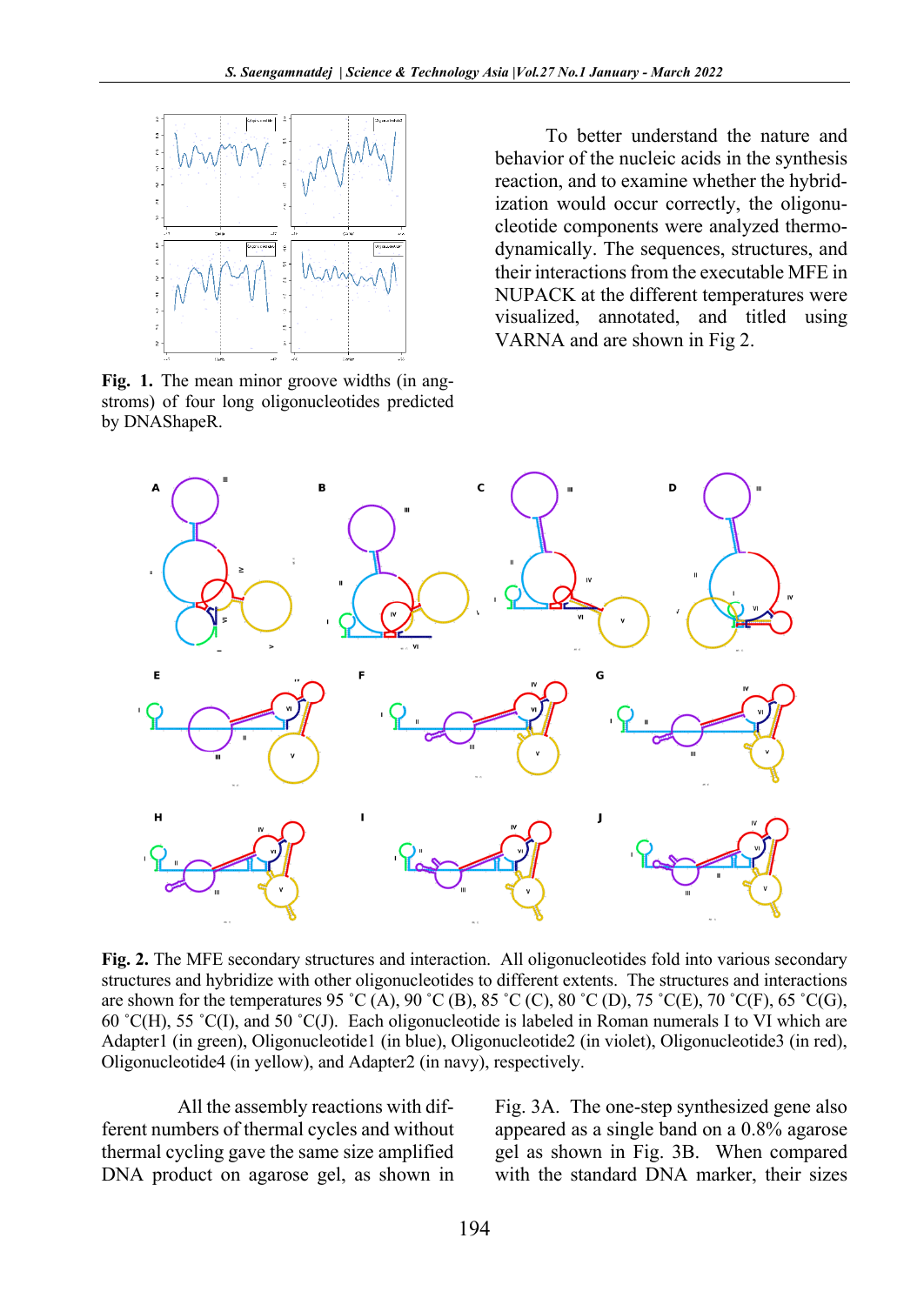measured approximately 300 bp. The DNA sequencing showed that the product was the desired gene and there were no mutations in the synthetic gene (Fig. 4).

The comprehensive aspects on nucleic acid structural energetics are available [21]. There are many prediction tools for nucleic acid structures and some tools work better than the others[22]; however, only MFOLD, UNAFOLD, and NUPACK have a specific algorithm to be used with DNA.

NUPACK was used in this study because it not only incorporates Santa Lucia's work (reference therein) in its algorithm, but it also allows the analysis of many oligonucleotides (more than two) at once.

The MFE secondary structures and interactions were predicted for the range of temperatures used in the synthesis reaction (95  $\degree$ C to 50  $\degree$ C). The concentrations of sodium and magnesium were equivalent to those in the reaction. The predicted free energy decreased proportionally with temperature from  $-25.073$  kcal/mol at 95 °C to  $-$ 70.970 kcal/mole at 50 ˚C (data not shown). The oligonucleotides barely hybridized at 95 ˚C (Fig. 2A) and DNA polymerase would not function at this temperature. At 90-80 ˚C, the oligonucleotide-1 hybridizes with oligonucleotide-2 (Fig. 2B, C, D). This allows T*aq* DNA polymerase, which works best at high temperatures, to fill in nucleotides in the 5' to 3' direction. The newly formed DNA duplex eliminates the secondary structure and frees the adapter1, which hybridizes weakly. When the temperature goes down to 75 °C or lower (Fig. 2 E-J), the oligonucleotide-3 hybridized to oligonucleotide-2 at the 5'-end, and to oligonucleotide-4 at the 3'-end. This showed the correct hybridization had occurred. The DNA polymerase then synthesizes the nucleotides on the hybrid sequence. Again, the duplex DNA strand will free the adapter2. Therefore, based on this minimum free energy prediction, the assembly of the first copy of the gene could occur before the first round of thermal cycling. This explanation, therefore, hypothesizes that a separate

step for PCA is not necessary as previously thought, because thermo-stable DNA polymerase will begin to synthesize immediately while the oligonucleotide components move into the right geometry adopting the structure with minimum free energy.

The above prediction was concordant with the result of the optimal thermal cycle number determination experiment. As shown in Fig. 3A, the product could be amplified even in a reaction without a PCA step (thermal cycle = 0). This suggested that the PCA step could be omitted. When the adapters were added in the assembly reaction, and the two-step synthesis was reduced to one-step, the results appeared no different from those of other reactions (Fig. 3B). After sequencing the amplified product and examining its sequence with Artemis (Sanger Institute), it was found that the gene was synthesized successfully and without error. The sequence was aligned with all four oligonucleotides as shown in Fig. 4. Although Taq DNA polymerase has as high of an error rate as  $2x10^{-4}$ [23], for sequences less than 1 kb, the probability of error is sufficiently low for synthesis. This, therefore, simplifies two steps into one. The strategy for synthesis in this work is different from that used in recursive PCR [8], by using adapters in place of the outermost oligonucleotides, and is different from that used in the two-step PCR method [2] as well, by integrating the two steps together.

As discussed above, when the free energy was taken into account, the actual process of gene synthesis might not be as explained before. In fact, unifying the two steps has been reported [24]. However, many mutations and deletions were found in that study, which may be partly due to the use of many (ten to forty-six) shorter oligonucleotides (40 bp long).

In this study, longer oligo- nucleotides were used and as such, the deletions and errors were able to be avoided. Because the synthesized gene showed no mutations, it therefore implies that the size of the oligonu-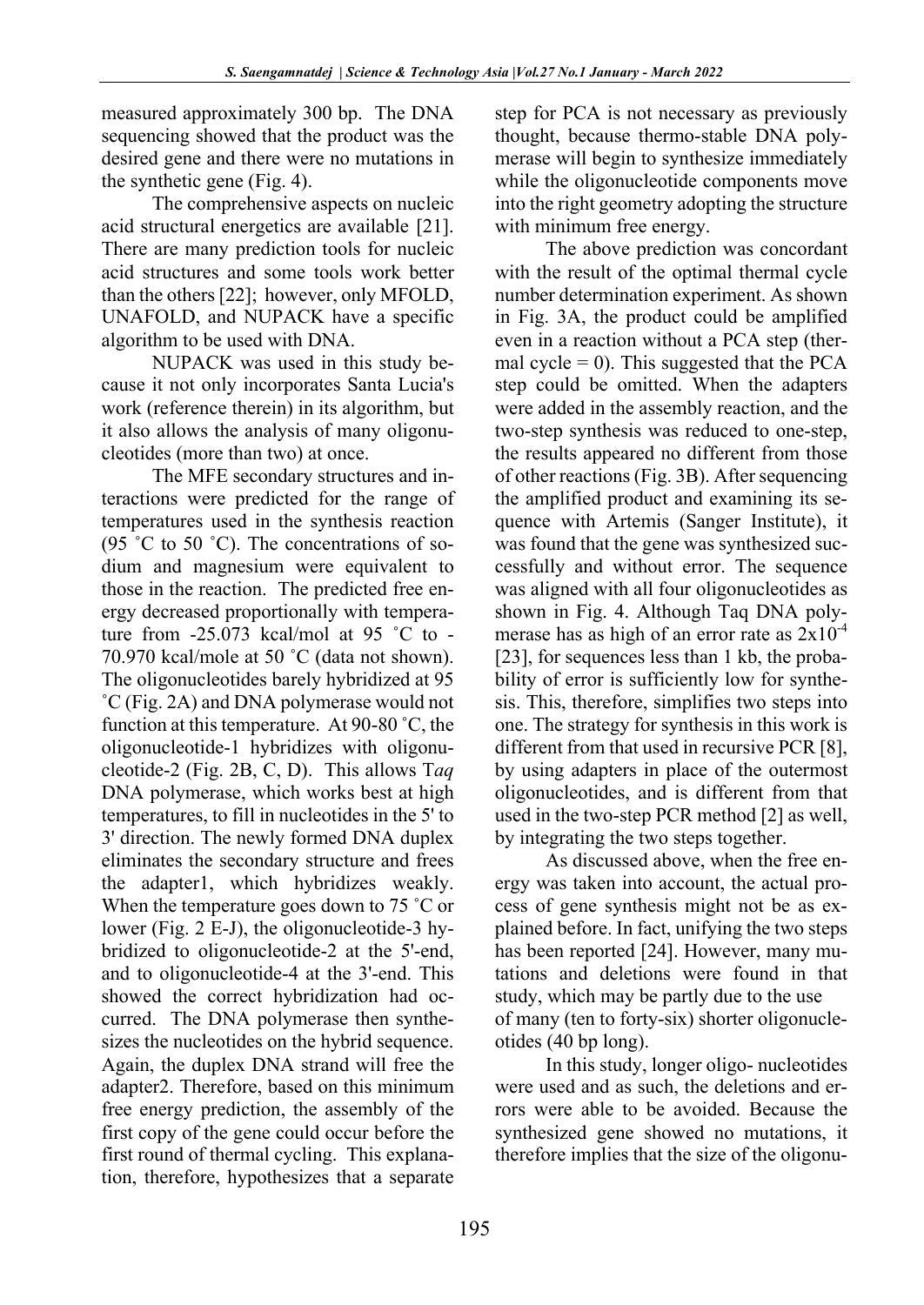cleotides used in this study might be the appropriate size for producing the right geometry in the ensemble of synthesis. Further works would be required to confirm this.

# **4. Conclusion**

This study shows that the accurate synthesis of a gene can be done in a single step by integrating the assembly and amplification steps together. The well-designed specificity and appropriate sizing of the oligonucleotides appear to promote error-free synthesis. The recently available R packages (DNAShapeR and gqud) are easy and useful to examine the general structure of the molecule and the possibility of forming interfering G-quadruplex structure. The designed oligonucleotides are less likely to form into any undesired structures, thus they are easy to assemble into the desired gene. The analysis of MFE secondary structures and the interactions among them can be used to examine the synthesis experiment and to design oligonucleotides.



**Fig. 3.** The determination of the optical thermal cycle number and a single-step gene synthesis. A. The optimal number of thermal cycling experiment. Lane 9 was DNA ladders (M11, SibEnzymes, Inc.). Lanes 1-8 were the amplified products from the assembly steps of cycle number 0, 1, 2, 3, 4, 5, 10, and 20, respectively. The fading of DNA bands in lanes 7 and 8 is due to loading mistakes. Their DNA were lost because some of them did not go into the lanes. The size of the products were between 250 bp and 500 bp, when compared to the ladders. B. The one-step gene synthesis. Lane 1 was the synthesized gene and lane 2 was the DNA ladder. The size of the synthetic gene was around 300 bp.



**Fig. 4.** The sequence was aligned with all four sequences using SnapGene® software (from GSL Biotech; available at snapgene.com).

# **Acknowledgements**

I thank Professor Gavin P. Reynolds for reading my manuscript and giving valuable suggestions. The support and help from my colleagues are appreciated. This work was financially supported with the Faculty Personal Account (FPA). Chemicals and materials were the leftovers from the research grants from the National Research Council of Thailand (NRCT) and the National Center for Genetic Engineering and Biotechnology (BIOTEC).

# **References**

- [1] Wimmer E, Paul AV. Synthetic poliovirus and other designer viruses: what have we learned from them? Annu Rev Microbiol. 2011;65:583-609.
- [2] Dillon PJ, Rosen CA. Use of polymerase chain reaction for the rapid construction of synthetic genes. Methods Mol Biol Clifton NJ. 1993;15:263-8.
- [3] Czar MJ, Anderson JC, Bader JS, Peccoud J. Gene synthesis demystified. Trends Biotechnol. 2009 Feb;27(2):63-72.
- [4] Gibson DG. Enzymatic assembly of overlapping DNA fragments. Methods Enzymol. 2011;498:349-61.
- [5] Xiong A-S, Peng R-H, Zhuang J, Liu J-G, Gao F, Chen J-M, et al. Non-polymerasecycling-assembly-based chemical gene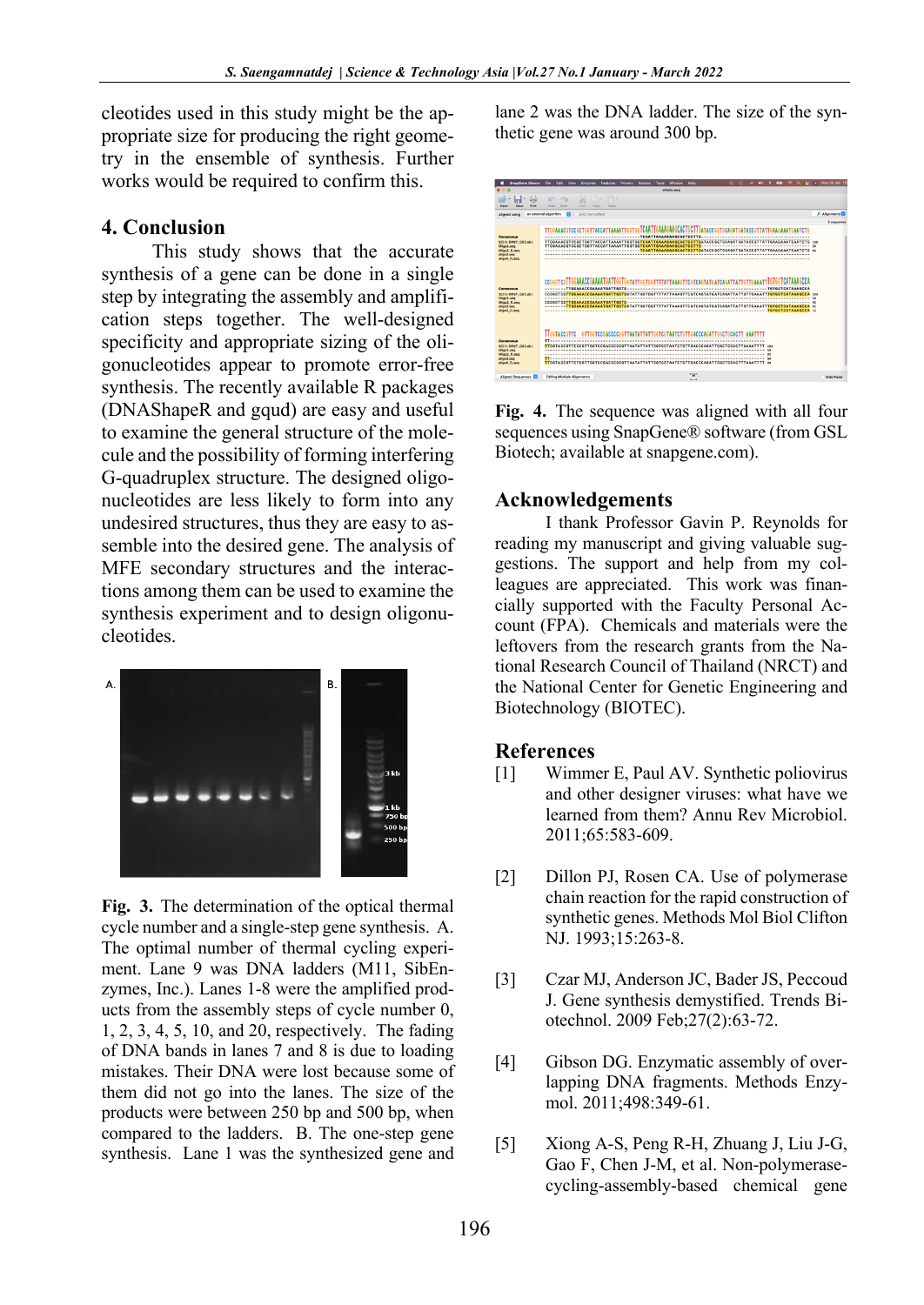synthesis: strategies, methods, and progress. Biotechnol Adv. 2008 Apr;26(2):121-34.

- [6] A large fragment approach to DNA synthesis: total synthesis of a gene for the protease inhibitor eglin c from the leech Hirudo medicinalis and its expression in E. coli | Nucleic Acids Research | Oxford Academic [Internet]. 2017 [cited 2017 Feb 11]. Available from: https://academic.oup.com/nar/article/12/16/6369/2385165/A-large-fragment-approach-to-DNA-synthesis-total
- [7] Adams SE, Johnson ID, Braddock M, Kingsman AJ, Kingsman SM, Edwards RM. Synthesis of a gene for the HIV transactivator protein TAT by a novel single stranded approach involving in vivo gap repair. Nucleic Acids Res. 1988 May 25;16(10):4287.
- [8] Prodromou C, Pearl LH. Recursive PCR: a novel technique for total gene synthesis. Protein Eng. 1992 Dec;5(8):827-9.
- [9] Stemmer WP, Crameri A, Ha KD, Brennan TM, Heyneker HL. Single-step assembly of a gene and entire plasmid from large numbers of oligodeoxyribonucleotides. Gene. 1995 Oct 16;164(1):49-53.
- [10] Young L, Dong Q. Two-step total gene synthesis method. Nucleic Acids Res. 2004 Jan 1;32(7):e59-e59.
- [11] Xiong A-S, Yao Q-H, Peng R-H, Li X, Fan H-Q, Cheng Z-M, et al. A simple, rapid, high-fidelity and cost-effective PCR-based two-step DNA synthesis method for long gene sequences. Nucleic Acids Res. 2004;32(12):e98.
- [12] A Simple and Accurate Two-Step Long DNA Sequences Synthesis Strategy to Improve Heterologous Gene Expression in Pichia [Internet]. 2017 [cited 2017 Feb 11]. Available from: http://journals.plos.org/plosone/article?id=10.1371/journal.pone.0036607
- [13] Swainston N, Currin A, Day PJ, Kell DB. GeneGenie: optimized oligomer design for directed evolution. Nucleic Acids Res. 2014 Jul;42(Web Server issue):W395- 400.
- [14] Ajoge HO. gquad: Prediction of G Quadruplexes and Other Non-B DNA Motifs [Internet]. 2017 [cited 2017 Feb 11]. Available from: https://cran.r-project.org/web/packages/gquad/index.html
- [15] Chiu T-P, Comoglio F, Zhou T, Yang L, Paro R, Rohs R. DNAshapeR: an R/Bioconductor package for DNA shape prediction and feature encoding. Bioinformatics. 2016 Apr 15;32(8):1211-3.
- [16] NUPACK: Analysis and design of nucleic acid systems - Zadeh - 2010 - Journal of Computational Chemistry - Wiley Online Library [Internet]. 2017 [cited 2017 Feb 11]. Available from: http://onlinelibrary.wiley.com/doi/10.1002/jcc.21596/a bstract
- [17] Darty K, Denise A, Ponty Y. VARNA: Interactive drawing and editing of the RNA secondary structure. Bioinformatics. 2009 Aug 1;25(15):1974-5.
- [18] Burge S, Parkinson GN, Hazel P, Todd AK, Neidle S. Quadruplex DNA: sequence, topology and structure. Nucleic Acids Res. 2006;34(19):5402-15.
- [19] Rhodes D, Lipps HJ. G-quadruplexes and their regulatory roles in biology. Nucleic Acids Res. 2015 Oct 15;43(18):8627-37.
- [20] Rohs R, West SM, Sosinsky A, Liu P, Mann RS, Honig B. The role of DNA shape in protein–DNA recognition. Nature. 2009 Oct 29;461(7268):1248-53.
- [21] Vieregg JR, Vieregg JR. Nucleic Acid Structural Energetics, Nucleic Acid Structural Energetics. In: Encyclopedia of Analytical Chemistry, Encyclopedia of Analytical Chemistry [Internet]. John Wiley & Sons, Ltd, John Wiley & Sons, Ltd; 2016 [cited 2017 Mar 5]. Available from: